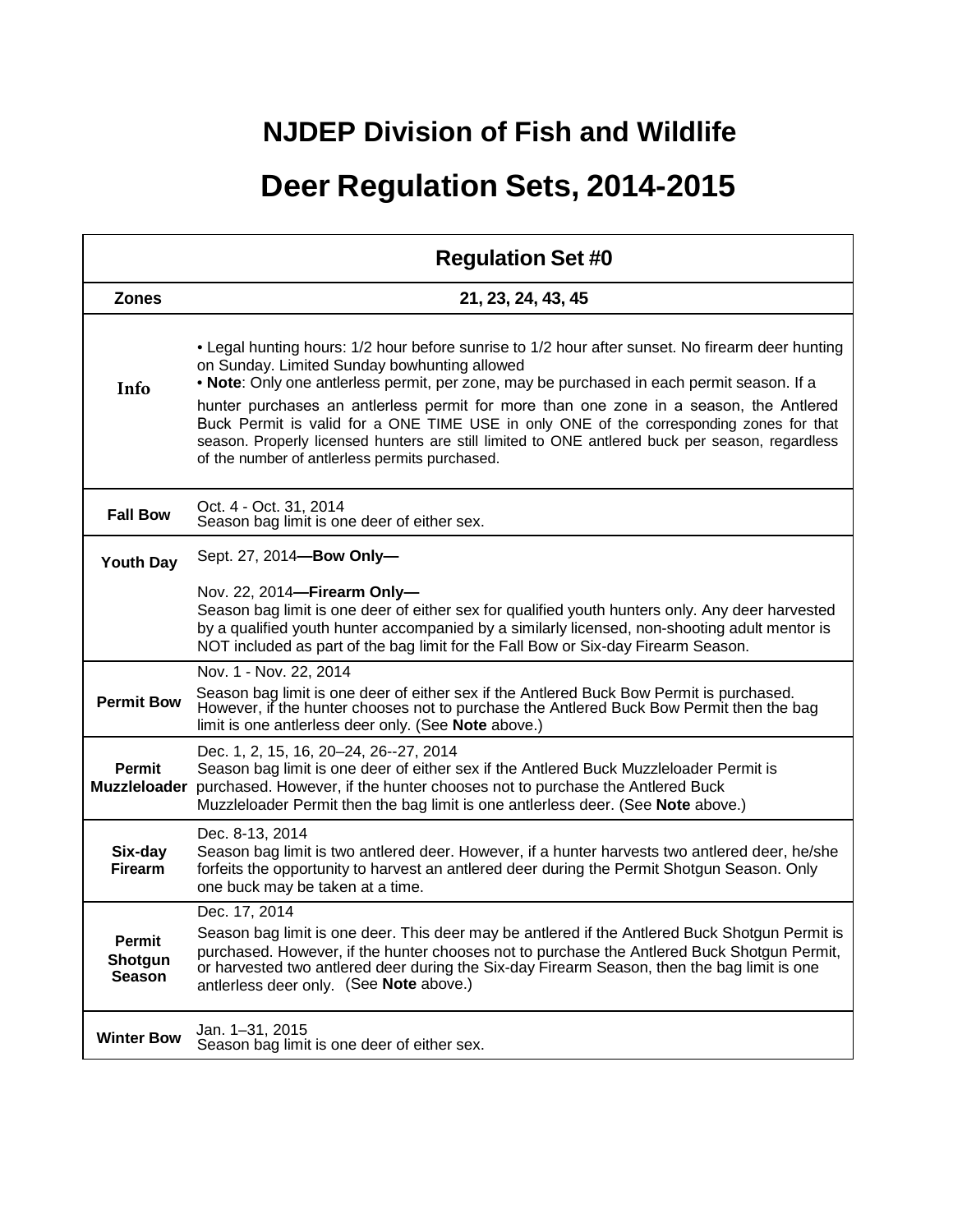|                     | <b>Regulation Set #1</b>                                                                                                                                                                                                                                                                                                                                                                                                             |
|---------------------|--------------------------------------------------------------------------------------------------------------------------------------------------------------------------------------------------------------------------------------------------------------------------------------------------------------------------------------------------------------------------------------------------------------------------------------|
| <b>Zones</b>        | 34*, 46                                                                                                                                                                                                                                                                                                                                                                                                                              |
| Info                | * Any antlered deer taken in Zone 34 must have at least three antler points on one side of the rack.                                                                                                                                                                                                                                                                                                                                 |
|                     | • Legal hunting hours: 1/2 hour before sunrise to 1/2 hour after sunset. No firearm deer hunting on<br>Sunday. Limited Sunday bowhunting allowed                                                                                                                                                                                                                                                                                     |
|                     | . Note: Only one antierless permit, per zone, may be purchased in each permit season. If a hunter<br>purchases an antlerless permit for more than one zone in a season, the Antlered Buck Permit is valid<br>for a ONE TIME USE in only ONE of the corresponding zones for that season. Properly licensed<br>hunters are still limited to ONE antlered buck per season, regardless of the number of antlerless<br>permits purchased. |
| <b>Fall Bow</b>     | Oct. 4 – Oct. 31, 2014<br>Season bag limit is two deer-only ONE may be antlered.                                                                                                                                                                                                                                                                                                                                                     |
| <b>Youth Day</b>    | Sept. 27, 2014-Bow Only-                                                                                                                                                                                                                                                                                                                                                                                                             |
|                     | Nov. 22, 2014-Firearm Only-                                                                                                                                                                                                                                                                                                                                                                                                          |
|                     | Season bag limit is one deer of either sex for qualified youth hunters only. Any deer harvested                                                                                                                                                                                                                                                                                                                                      |
|                     | by a qualified youth hunter accompanied by a similarly licensed, non-shooting adult mentor is<br>NOT included as part of the bag limit for the Fall Bow or Six-day Firearm Season.                                                                                                                                                                                                                                                   |
| <b>Permit Bow</b>   | Nov. 1 - Nov. 30, 2014                                                                                                                                                                                                                                                                                                                                                                                                               |
|                     | Season bag limit is two deer. ONE may be antlered if the Antlered Buck Bow Permit is<br>purchased. However, if the hunter chooses not to purchase the Antlered Buck Bow Permit then<br>the bag limit is two antlerless deer only. (See Note above.)                                                                                                                                                                                  |
| <b>Permit</b>       | Dec. 1, 2, 15, 16, 20-24, 26-31, 2014 and Jan. 1-7, 2015                                                                                                                                                                                                                                                                                                                                                                             |
| <b>Muzzleloader</b> | Season bag limit is two deer. ONE may be antlered if the Antlered Buck Muzzleloader Permit is<br>purchased. However, if the hunter chooses not to purchase the Antlered Buck Muzzleloader<br>Permit then the bag limit is two antlerless deer only. (See Note above.)                                                                                                                                                                |
| Six-day             | Dec. 8-13, 2014                                                                                                                                                                                                                                                                                                                                                                                                                      |
| <b>Firearm</b>      | Season bag limit is two antlered deer. However, if a hunter harvests two antlered deer, he/she                                                                                                                                                                                                                                                                                                                                       |
|                     | forfeits the opportunity to harvest an antlered deer during the Permit Shotgun Season. Only one                                                                                                                                                                                                                                                                                                                                      |
|                     | buck may be taken at a time.                                                                                                                                                                                                                                                                                                                                                                                                         |
| <b>Permit</b>       | Dec. 17-19, 2014                                                                                                                                                                                                                                                                                                                                                                                                                     |
| Shotgun             | Season bag limit is one deer. This deer may be antlered if the Antlered Buck Shotgun Permit is                                                                                                                                                                                                                                                                                                                                       |
| <b>Season</b>       | purchased. However, if the hunter chooses not to purchase the Antlered Buck Shotgun Permit,<br>or harvested two antlered deer during the Six-day Firearm Season, then the bag limit is one<br>antlerless deer only. (See Note above.)                                                                                                                                                                                                |
| <b>Winter Bow</b>   | Jan. 1-31, 2015                                                                                                                                                                                                                                                                                                                                                                                                                      |
|                     | Season bag limit is two deer-only ONE may be antlered.                                                                                                                                                                                                                                                                                                                                                                               |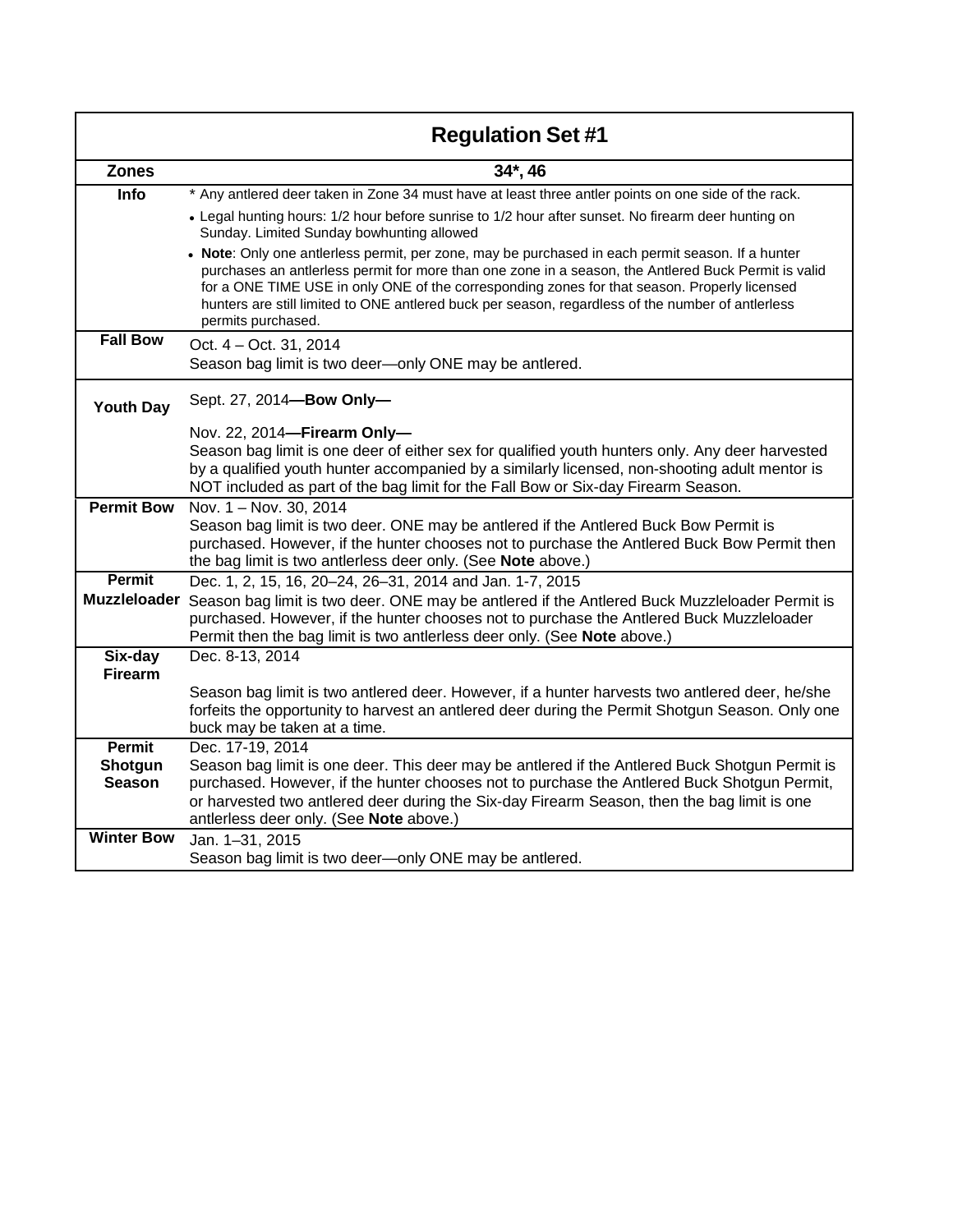|                                           | <b>Regulation Set #2</b>                                                                                                                                                                                                                                                                                                                                                                                                                                                                                                                                                                                                                                                                           |
|-------------------------------------------|----------------------------------------------------------------------------------------------------------------------------------------------------------------------------------------------------------------------------------------------------------------------------------------------------------------------------------------------------------------------------------------------------------------------------------------------------------------------------------------------------------------------------------------------------------------------------------------------------------------------------------------------------------------------------------------------------|
| <b>Zones</b>                              | 1, 3,4, 18                                                                                                                                                                                                                                                                                                                                                                                                                                                                                                                                                                                                                                                                                         |
| <b>Info</b>                               | * Any antlered deer taken in Zone 3 must have at least three antler points on one side of the<br>rack.<br>• Legal hunting hours: 1/2 hour before sunrise to 1/2 hour after sunset. No firearm deer hunting<br>on Sunday. Limited Sunday bowhunting allowed<br>. Note: Only one antierless permit, per zone, may be purchased in each permit season. If a<br>hunter purchases an antlerless permit for more than one zone in a season, the Antlered Buck<br>Permit is valid for a ONE TIME USE in only ONE of the corresponding zones for that season.<br>Properly licensed hunters are still limited to ONE antlered buck per season, regardless of the<br>number of antlerless permits purchased. |
| <b>Fall Bow</b>                           | Oct. 4 – Oct. 31, 2014<br>Season bag limit is two deer-only ONE may be antlered.                                                                                                                                                                                                                                                                                                                                                                                                                                                                                                                                                                                                                   |
| <b>Youth Day</b>                          | Sept. 27, 2014-Bow Only-                                                                                                                                                                                                                                                                                                                                                                                                                                                                                                                                                                                                                                                                           |
|                                           | Nov. 22, 2014-Firearm Only-<br>Season bag limit is one deer of either sex for qualified youth hunters only. Any deer harvested<br>by a qualified youth hunter accompanied by a similarly licensed, non-shooting adult mentor is<br>NOT included as part of the bag limit for the Fall Bow or Six-day Firearm Season.                                                                                                                                                                                                                                                                                                                                                                               |
| <b>Permit Bow</b>                         | Nov. $1 -$ Nov. 30, 2014<br>Season bag limit is two deer. ONE may be antlered if the Antlered Buck Bow Permit is<br>purchased. However, if the hunter chooses not to purchase the Antlered Buck Bow Permit then<br>the bag limit is two antlerless deer only. (See Note above.)                                                                                                                                                                                                                                                                                                                                                                                                                    |
| <b>Permit</b>                             | Dec. 1, 2, 15, 16, 20-24, 26-31, 2014 and Jan. 1-2, 2015<br>Season bag limit is two deer. ONE may be antlered if the Antlered Buck Muzzleloader Permit is<br>Muzzleloader purchased. However, if the hunter chooses not to purchase the Antlered Buck Muzzleloader<br>Permit, then the bag limit is two antlerless deer only. (See Note above.)                                                                                                                                                                                                                                                                                                                                                    |
| Six-day<br><b>Firearm</b>                 | Dec. 8-13, 2014<br>Season bag limit is two antlered deer. However, if a hunter harvests two antlered deer, he/she<br>forfeits the opportunity to harvest an antlered deer during the Permit Shotgun Season. Only one<br>buck may be taken at a time.                                                                                                                                                                                                                                                                                                                                                                                                                                               |
| <b>Permit</b><br>Shotgun<br><b>Season</b> | Dec. 17-19, 2014<br>Season bag limit is one deer. This deer may be antlered if the Antlered Buck Shotgun Permit is<br>purchased. However, if the hunter chooses not to purchase the Antlered Buck Shotgun Permit<br>or harvested two antlered deer during the Six-day firearm season, then the bag limit is one<br>antlerless deer only. (See Note above.)                                                                                                                                                                                                                                                                                                                                         |
| <b>Winter Bow</b>                         | Jan. 1-31, 2015<br>Season bag limit is two deer-only ONE may be antlered.                                                                                                                                                                                                                                                                                                                                                                                                                                                                                                                                                                                                                          |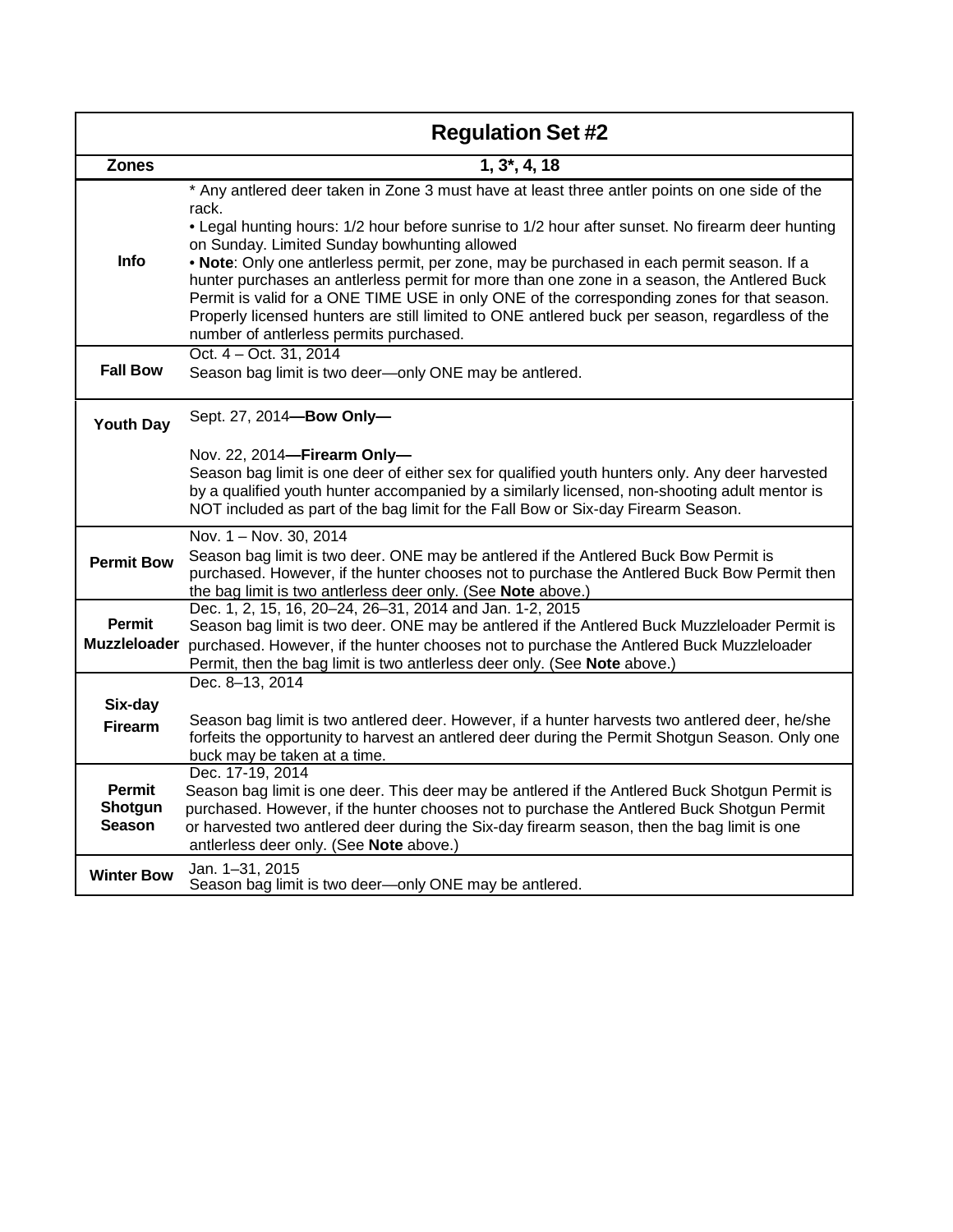|                                      | <b>Regulation Set #3</b>                                                                                                                                                                                                                                                                                                                                                                                                             |
|--------------------------------------|--------------------------------------------------------------------------------------------------------------------------------------------------------------------------------------------------------------------------------------------------------------------------------------------------------------------------------------------------------------------------------------------------------------------------------------|
| <b>Zones</b>                         | 22, 26, 30*, 55, 65                                                                                                                                                                                                                                                                                                                                                                                                                  |
| Info                                 | * Any antlered deer taken in Zone 30 must have at least three antler points on one side of the<br>rack.                                                                                                                                                                                                                                                                                                                              |
|                                      | . Legal hunting hours: 1/2 hour before sunrise to 1/2 hour after sunset. No firearm deer hunting<br>on Sunday. Limited Sunday bowhunting allowed                                                                                                                                                                                                                                                                                     |
|                                      | . Note: Only one antlerless permit, per zone, may be purchased in each permit season. If a<br>hunter purchases an antierless permit for more than one zone in a season, the Antlered Buck<br>Permit is valid for a ONE TIME USE in only ONE of the corresponding zones for that season.<br>Properly licensed hunters are still limited to ONE antlered buck per season, regardless of the<br>number of antlerless permits purchased. |
| <b>Fall Bow</b>                      | Oct. 4 - Oct. 31, 2014<br>Season bag limit is two deer-only ONE may be antlered.                                                                                                                                                                                                                                                                                                                                                     |
| <b>Youth Day</b>                     | Sept. 27, 2014-Bow Only-                                                                                                                                                                                                                                                                                                                                                                                                             |
|                                      | Nov. 22, 2014-Firearm Only-<br>Season bag limit is one deer of either sex for qualified youth hunters only. Any deer harvested<br>by a qualified youth hunter accompanied by a similarly licensed, non-shooting adult mentor is<br>NOT included as part of the bag limit for the Fall Bow or Six-day Firearm Season.                                                                                                                 |
| <b>Permit Bow</b>                    | Nov. 1 - Nov. 30, 2014                                                                                                                                                                                                                                                                                                                                                                                                               |
|                                      | Season bag limit is two deer. ONE may be antlered if the Antlered Buck Bow Permit is<br>purchased. However, if the hunter chooses not to purchase the Antlered Buck Bow Permit then<br>the bag limit is two antlerless deer only. (See Note above.)                                                                                                                                                                                  |
| <b>Permit</b><br><b>Muzzleloader</b> | Dec. 1, 2, 15, 16, 20-24, 26-31, 2014; Jan. 1-10, 2015<br>Season bag limit is two deer. ONE may be antlered if the Antlered Buck Muzzleloader Permit is                                                                                                                                                                                                                                                                              |
|                                      | purchased. However, if the hunter chooses not to purchase the Antlered Buck Muzzleloader<br>Permit, then the bag limit is two antlerless deer only. (See Note above.)                                                                                                                                                                                                                                                                |
| Six-day<br><b>Firearm</b>            | Dec. 8-13, 2014                                                                                                                                                                                                                                                                                                                                                                                                                      |
|                                      | Season bag limit is two antlered deer. However, if a hunter harvests two antlered deer, he/she<br>forfeits the opportunity to harvest an antlered deer during the Permit Shotgun Season. Only one<br>buck may be taken at a time.                                                                                                                                                                                                    |
| Permit<br>Shotgun                    | Dec. 17-19, 2014<br>Season bag limit is two deer. ONE may be antlered if the Antlered Buck Shotgun Permit is                                                                                                                                                                                                                                                                                                                         |
| <b>Season</b>                        | purchased. However, if the hunter chooses not to purchase the Antlered Buck Shotgun Permit<br>or harvested two antlered deer during the Six-day firearm season, then the bag limit is two<br>antlerless deer only. (See Note above.)                                                                                                                                                                                                 |
| <b>Winter Bow</b>                    | Jan. 1-31, 2015<br>Season bag limit is two deer-only ONE may be antlered                                                                                                                                                                                                                                                                                                                                                             |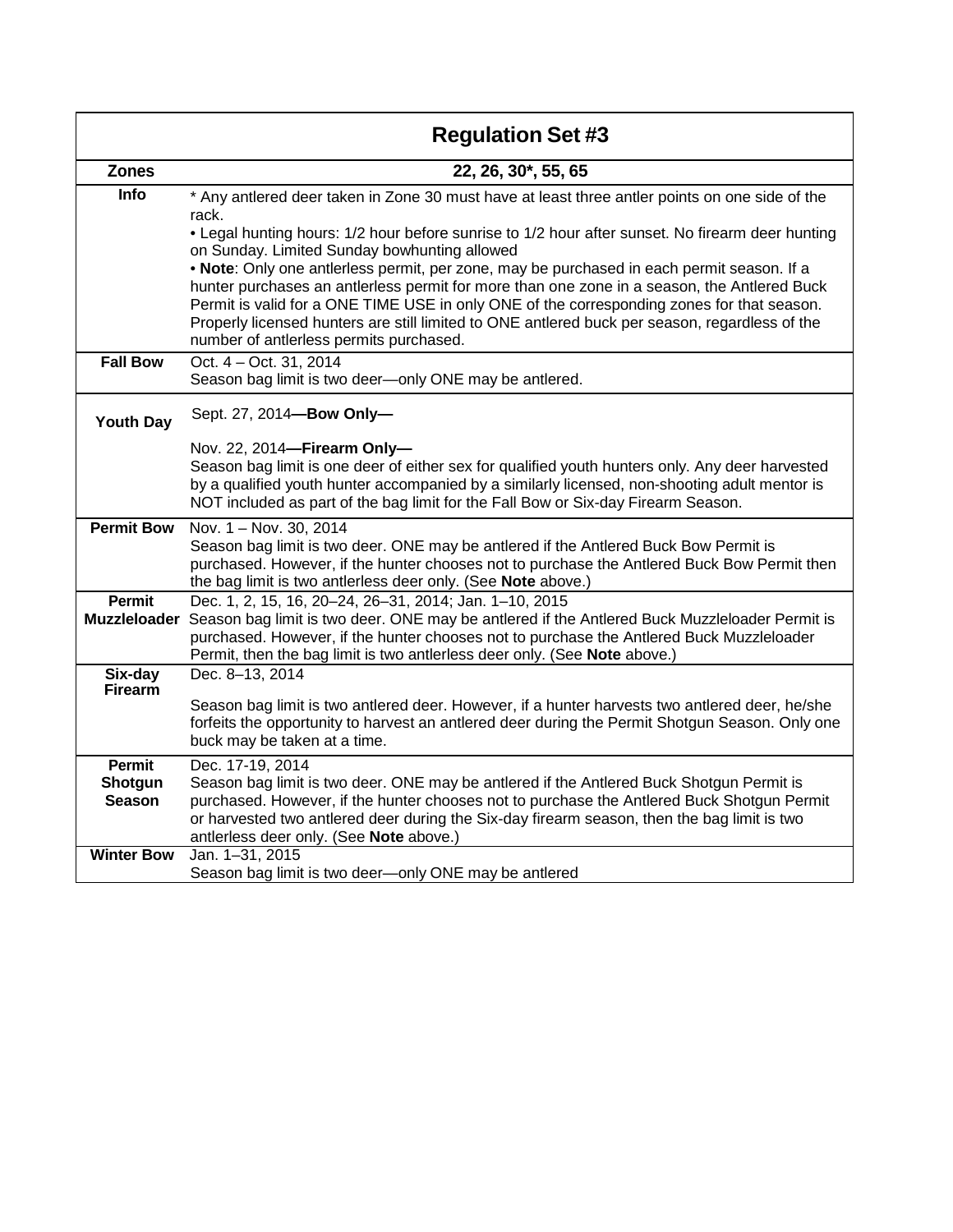|                                           | <b>Regulation Set #4</b>                                                                                                                                                                                                                                                                                                                                                                                                                                                                                                                                                                 |
|-------------------------------------------|------------------------------------------------------------------------------------------------------------------------------------------------------------------------------------------------------------------------------------------------------------------------------------------------------------------------------------------------------------------------------------------------------------------------------------------------------------------------------------------------------------------------------------------------------------------------------------------|
| <b>Zones</b>                              | 6                                                                                                                                                                                                                                                                                                                                                                                                                                                                                                                                                                                        |
| <b>Info</b>                               | . Legal hunting hours: 1/2 hour before sunrise to 1/2 hour after sunset. No firearm deer hunting<br>on Sunday. Limited Sunday bowhunting allowed<br>. Note: Only one antlerless permit, per zone, may be purchased in each permit season. If a<br>hunter purchases an antlerless permit for more than one zone in a season, the Antlered Buck<br>Permit is valid for a ONE TIME USE in only ONE of the corresponding zones for that season.<br>Properly licensed hunters are still limited to ONE antlered buck per season, regardless of the<br>number of antlerless permits purchased. |
| <b>Fall Bow</b>                           | First deer must be antlerless: Sept. 13 - Oct. 3, 2014<br>Antlered or antlerless: Oct. 4 - Oct. 31, 2014<br>Season bag limit is unlimited antlerless deer and ONE antlered deer.                                                                                                                                                                                                                                                                                                                                                                                                         |
| <b>Youth Day</b>                          | Sept. 27, 2014-Bow Only-<br>Nov. 22, 2014-Firearm Only-<br>Season bag limit is one deer of either sex for qualified youth hunters only. Any deer harvested<br>by a qualified youth hunter accompanied by a similarly licensed, non-shooting adult mentor is<br>NOT included as part of the bag limit for the Fall Bow or Six-day Firearm Season.                                                                                                                                                                                                                                         |
| <b>Permit Bow</b>                         | Nov. 1 - Nov. 30, 2014<br>Season bag limit is unlimited antlerless deer. ONE may be antlered if the Antlered Buck Bow<br>Permit is purchased. However, if the hunter chooses not to purchase the Antlered Buck Bow<br>Permit then the bag limit is unlimited antlerless deer only. (See Note above.)                                                                                                                                                                                                                                                                                     |
| <b>Permit</b>                             | Dec. 1, 2, 15, 16, 20-24, 26-31, 2014; Jan. 1-10, 2015<br>Muzzleloader Season bag limit is two deer. ONE may be antlered if the Antlered Buck Muzzleloader Permit is<br>purchased. However, if the hunter chooses not to purchase the Antlered Buck Muzzleloader<br>Permit, then the bag limit is two antlerless deer only. (See Note above.)                                                                                                                                                                                                                                            |
| Six-day<br><b>Firearm</b>                 | Dec. 8-13, 2014<br>Season bag limit is two antlered deer. However, if a hunter harvests two antlered deer, he/she<br>forfeits the opportunity to harvest an antlered deer during the Permit Shotgun Season. Only one<br>buck may be taken at a time.                                                                                                                                                                                                                                                                                                                                     |
| <b>Permit</b><br>Shotgun<br><b>Season</b> | Dec. 17-19, 2014<br>Season bag limit is two deer. ONE may be antlered if the Antlered Buck Shotgun Permit is<br>purchased. However, if the hunter chooses not to purchase the Antlered Buck Shotgun Permit<br>or harvested two antlered deer during the Six-day firearm season, then the bag limit is two<br>antlerless deer only. (See Note above.)                                                                                                                                                                                                                                     |
| <b>Winter Bow</b>                         | Jan. 1-31, 2015<br>Season bag limit is unlimited antlerless deer-only ONE may be antlered.                                                                                                                                                                                                                                                                                                                                                                                                                                                                                               |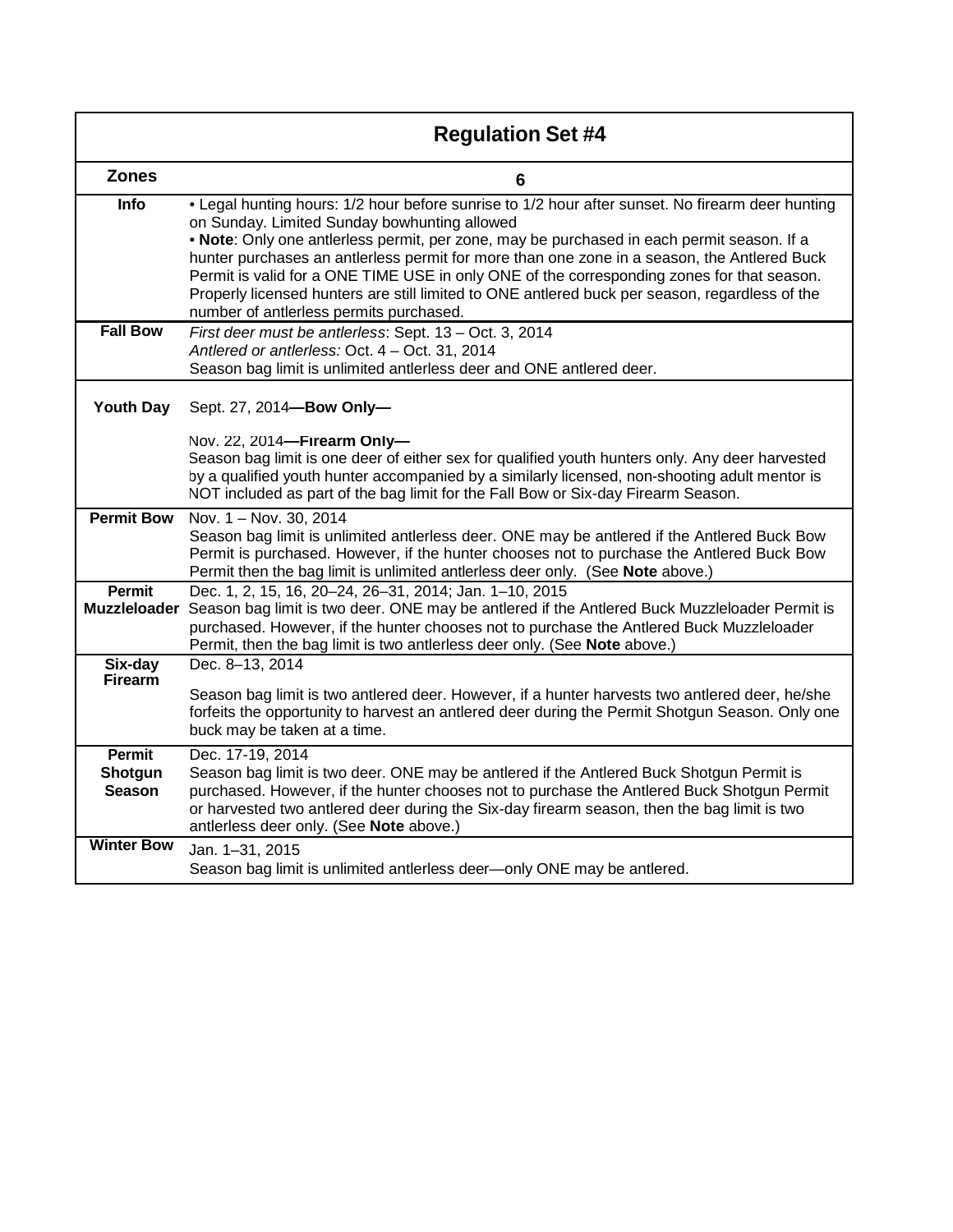|                                           | <b>Regulation Set #5</b>                                                                                                                                                                                                                                                                                                                                                                                                                                                                                                                                                                                                                                                                                                      |
|-------------------------------------------|-------------------------------------------------------------------------------------------------------------------------------------------------------------------------------------------------------------------------------------------------------------------------------------------------------------------------------------------------------------------------------------------------------------------------------------------------------------------------------------------------------------------------------------------------------------------------------------------------------------------------------------------------------------------------------------------------------------------------------|
| <b>Zones</b>                              | 2, 16, 27*, 28*, 29*, 31*, 35*, 47*, 63*                                                                                                                                                                                                                                                                                                                                                                                                                                                                                                                                                                                                                                                                                      |
| <b>Info</b>                               | * Any antlered deer taken in Zone 27, 28, 29, 31, 35, 47 or 63 must have at least three antler<br>points on one side of the rack.<br>• Legal hunting hours: 1/2 hour before sunrise to 1/2 hour after sunset. No firearm deer hunting<br>on Sunday. Limited Sunday bowhunting allowed<br>. Note: Only one antlerless permit, per zone, may be purchased in each permit season. If a<br>hunter purchases an antierless permit for more than one zone in a season, the Antlered Buck<br>Permit is valid for a ONE TIME USE in only ONE of the corresponding zones for that season.<br>Properly licensed hunters are still limited to ONE antlered buck per season, regardless of the<br>number of antlerless permits purchased. |
| <b>Fall Bow</b>                           | First deer must be antlerless: Sept. 13 – Oct. 3, 2014<br>Antlered or antlerless: Oct. 4 - Oct. 31, 2014<br>Season bag limit is unlimited antlerless deer and ONE antlered deer.                                                                                                                                                                                                                                                                                                                                                                                                                                                                                                                                              |
| <b>Youth Day</b>                          | Sept. 27, 2014-Bow Only-                                                                                                                                                                                                                                                                                                                                                                                                                                                                                                                                                                                                                                                                                                      |
|                                           | Nov. 22, 2014-Firearm Only-<br>Season bag limit is one deer of either sex for qualified youth hunters only. Any deer harvested<br>by a qualified youth hunter accompanied by a similarly licensed, non-shooting adult mentor is<br>NOT included as part of the bag limit for the Fall Bow or Six-day Firearm Season.                                                                                                                                                                                                                                                                                                                                                                                                          |
| <b>Permit Bow</b>                         | Nov. 1 - Dec. 24, 26-31, 2014<br>Season bag limit is unlimited antlerless deer. ONE antlered deer may be harvested if the<br>Antlered Buck Bow Permit is purchased. (See Note above.)                                                                                                                                                                                                                                                                                                                                                                                                                                                                                                                                         |
| <b>Permit</b><br><b>Muzzleloader</b>      | Dec. 1, 2, 15, 16, 20-24, 26-31, 2014; Jan. 1-10, 2015<br>Season bag limit is unlimited antlerless deer. ONE antlered deer may be harvested if the<br>Antlered Buck Muzzleloader Permit is purchased. However, if the hunter chooses not to<br>purchase the Antlered Buck Muzzleloader Permit, then the bag limit is unlimited antlerless deer<br>only. (See Note above.)                                                                                                                                                                                                                                                                                                                                                     |
| Six-day<br><b>Firearm</b>                 | Dec. 8-13, 2014<br>Season bag limit is two antlered deer. However, if a hunter harvests two antlered deer, he/she<br>forfeits the opportunity to harvest an antlered deer during the Permit Shotgun Season. Only<br>one buck may be taken at a time.                                                                                                                                                                                                                                                                                                                                                                                                                                                                          |
| <b>Permit</b><br>Shotgun<br><b>Season</b> | Dec. 17-19, 2014; and Jan. 10-17, 2015<br>Season bag limit is unlimited antlerless deer. ONE antlered deer may be harvested if the<br>Antlered Buck Shotgun Permit is purchased. However, if the hunter harvests two antlered deer<br>during the Six-day Firearm Season, then the bag limit is unlimited antlerless deer only. (See<br>Note above.)                                                                                                                                                                                                                                                                                                                                                                           |
| <b>Winter Bow</b>                         | Jan. 1-31, 2015<br>Season bag limit is unlimited antierless deer and ONE antiered deer.                                                                                                                                                                                                                                                                                                                                                                                                                                                                                                                                                                                                                                       |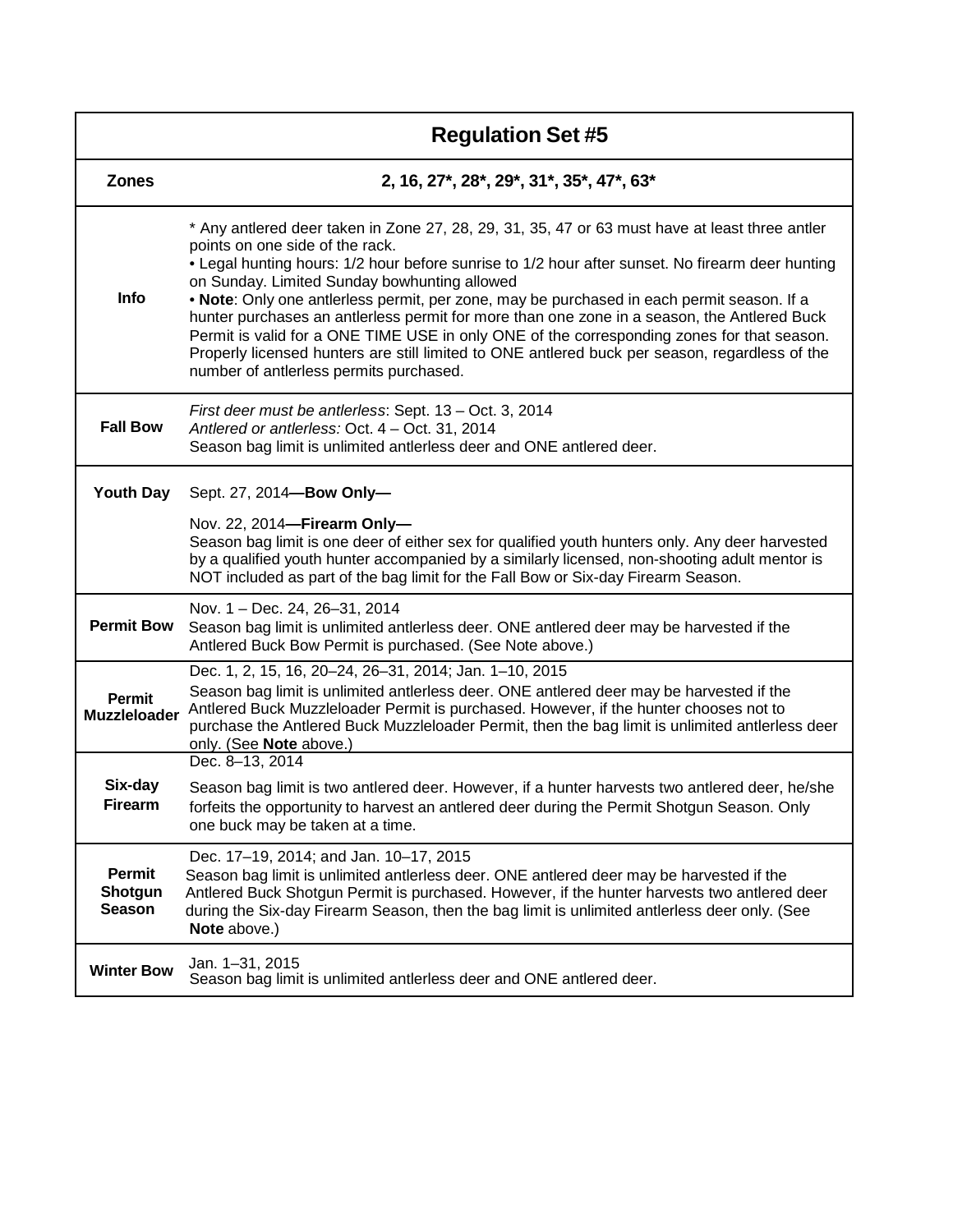|                                    | <b>Regulation Set #6</b>                                                                                                                                                                                                                                                                                                                                                                                                                                                                                                                                                                  |
|------------------------------------|-------------------------------------------------------------------------------------------------------------------------------------------------------------------------------------------------------------------------------------------------------------------------------------------------------------------------------------------------------------------------------------------------------------------------------------------------------------------------------------------------------------------------------------------------------------------------------------------|
| <b>Zones</b>                       | 5, 17, 19, 25, 42, 48                                                                                                                                                                                                                                                                                                                                                                                                                                                                                                                                                                     |
| Info                               | . Legal hunting hours: 1/2 hour before sunrise to 1/2 hour after sunset. No firearm deer hunting<br>on Sundays. Limited Sunday bowhunting allowed<br>. Note: Only one antierless permit, per zone, may be purchased in each permit season. If a<br>hunter purchases an antierless permit for more than one zone in a season, the Antlered Buck<br>Permit is valid for a ONE TIME USE in only ONE of the corresponding zones for that season.<br>Properly licensed hunters are still limited to ONE antlered buck per season, regardless of the<br>number of antierless permits purchased. |
| <b>Fall Bow</b>                    | First deer must be antlerless: Sept. 13 - Oct. 3, 2014<br>Antlered or antlerless: Oct. 4 - Oct. 31, 2014<br>Season bag limit is unlimited antlerless deer and ONE antlered deer.                                                                                                                                                                                                                                                                                                                                                                                                          |
| <b>Youth Day</b>                   | Sept. 27, 2014-Bow Only-                                                                                                                                                                                                                                                                                                                                                                                                                                                                                                                                                                  |
|                                    | Nov. 22, 2014-Firearm Only-<br>Season bag limit is one deer of either sex for qualified youth hunters only. Any deer harvested<br>by a qualified youth hunter accompanied by a similarly licensed, non-shooting adult mentor is<br>NOT included as part of the bag limit for the Fall Bow or Six-day Firearm Season.                                                                                                                                                                                                                                                                      |
| <b>Permit Bow</b>                  | Nov. 1 - Dec. 24, 26-31, 2014<br>Season bag limit is unlimited antlerless deer. ONE antlered deer may be harvested if the<br>Antlered Buck Bow Permit is purchased. (See Note above.)                                                                                                                                                                                                                                                                                                                                                                                                     |
| Permit<br><b>Muzzleloader</b>      | Antlered or Antlerless: Dec. 1, 2, 15, 16, 20-24, 26-31, 2014; and Jan. 1-31, 2015<br>Antlerless deer only: Dec. 8-13, 2014<br>Season bag limit is unlimited antlerless deer. ONE antlered deer may be harvested if the Antlered<br>Buck Muzzleloader Permit is purchased. However, if the hunter chooses not to purchase the<br>Antlered Buck Muzzleloader Permit, then the bag limit is unlimited antlerless deer only. Two deer<br>may be taken at a time. (See Note above.)                                                                                                           |
| Six-day                            | Dec. 8-13, 2014                                                                                                                                                                                                                                                                                                                                                                                                                                                                                                                                                                           |
| <b>Firearm</b>                     | Season bag limit is two antlered deer. However, if a hunter harvests two antlered deer, he/she<br>forfeits the opportunity to harvest an antlered deer during the Permit Shotgun Season. Only one<br>buck may be taken at a time.                                                                                                                                                                                                                                                                                                                                                         |
| Permit<br>Shotgun<br><b>Season</b> | Antlerless deer only: Dec. 8-13, 2014<br>Antlered or Antlerless: Dec. 17-19, 2014; Jan. 3-31, 2015<br>Season bag limit is unlimited antlerless deer. ONE antlered deer may be harvested if the Antlered<br>Buck Shotgun Permit is purchased. However, if the hunter harvests two antlered deer during the Six-<br>day firearm Season, then the bag limit is unlimited antlerless deer only. Two deer may be taken at a<br>time. (See Note above.)                                                                                                                                         |
| <b>Winter Bow</b>                  | Jan. 1-31, 2015<br>Season bag limit is unlimited antlerless deer and ONE antlered deer.                                                                                                                                                                                                                                                                                                                                                                                                                                                                                                   |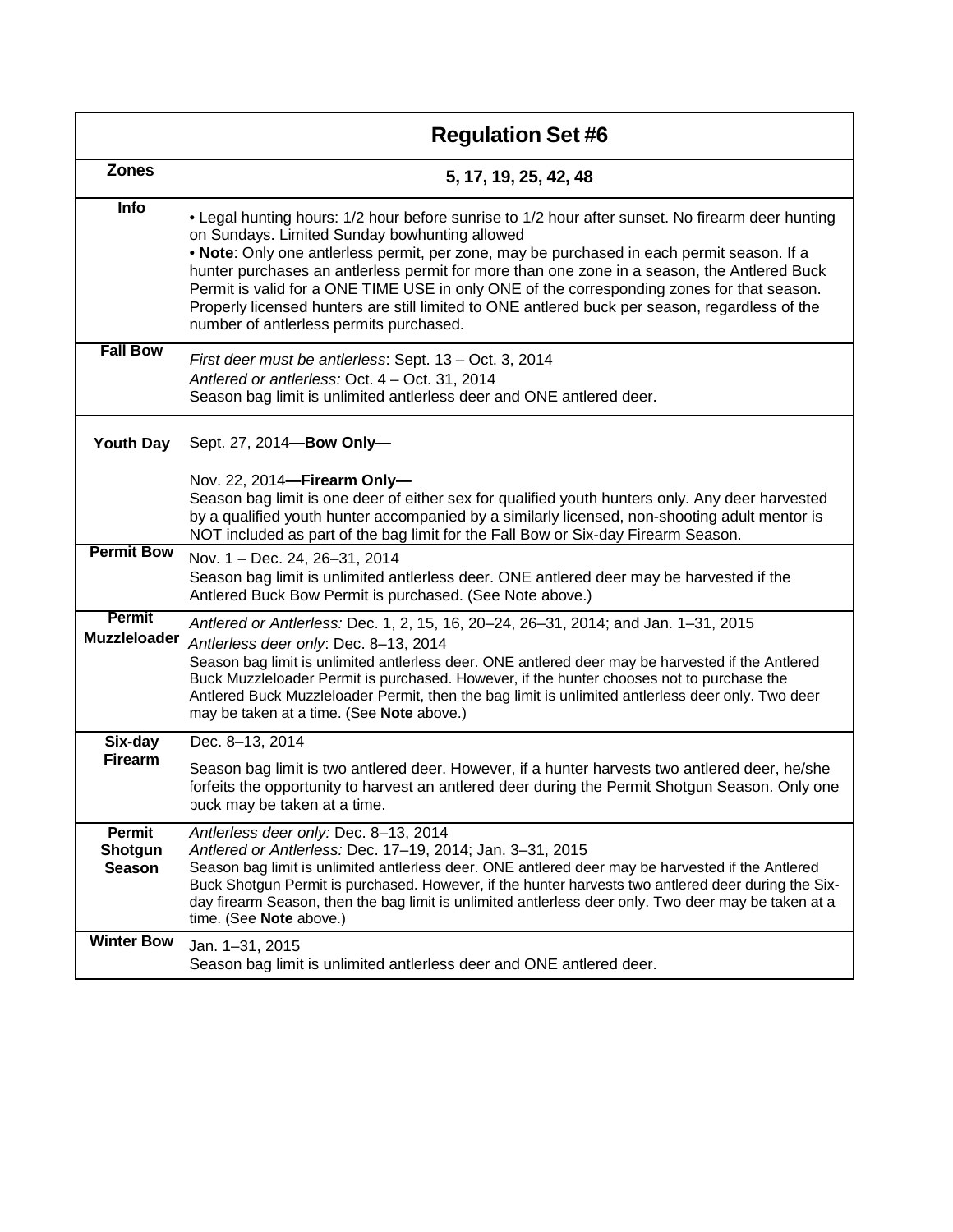|                                           | <b>Regulation Set #7</b>                                                                                                                                                                                                                                                                                                                                                                                                                                                                                                                                                                                                                                                                                   |
|-------------------------------------------|------------------------------------------------------------------------------------------------------------------------------------------------------------------------------------------------------------------------------------------------------------------------------------------------------------------------------------------------------------------------------------------------------------------------------------------------------------------------------------------------------------------------------------------------------------------------------------------------------------------------------------------------------------------------------------------------------------|
| <b>Zones</b>                              | 7, 8, 9*, 10, 11, 12, 15, 41                                                                                                                                                                                                                                                                                                                                                                                                                                                                                                                                                                                                                                                                               |
| <b>Info</b>                               | * Any antlered deer taken in Zones 9 or 13 must have at least three antler points on one side of<br>the rack.<br>• Legal hunting hours: 1/2 hour before sunrise to 1/2 hour after sunset. No firearm deer hunting<br>on Sundays. Limited Sunday bowhunting allowed<br>. Note: Only one antierless permit, per zone, may be purchased in each permit season. If a<br>hunter purchases an antierless permit for more than one zone in a season, the Antiered Buck<br>Permit is valid for a ONE TIME USE in only ONE of the corresponding zones for that season.<br>Properly licensed hunters are still limited to ONE antlered buck per season, regardless of the<br>number of antierless permits purchased. |
| <b>Fall Bow</b>                           | First deer must be antlerless: Sept. 13 – Oct. 3, 2014<br>Antlered or antlerless: Oct. 4 - Oct. 31, 2014<br>Season bag limit is unlimited antlerless deer and ONE antlered deer.                                                                                                                                                                                                                                                                                                                                                                                                                                                                                                                           |
| <b>Youth Day</b>                          | Sept. 27, 2014-Bow Only-<br>Nov. 22, 2014-Firearm Only-                                                                                                                                                                                                                                                                                                                                                                                                                                                                                                                                                                                                                                                    |
|                                           | Season bag limit is one deer of either sex for qualified youth hunters only. Any deer harvested<br>by a qualified youth hunter accompanied by a similarly licensed, non-shooting adult mentor is<br>NOT included as part of the bag limit for the Fall Bow or Six-day Firearm Season.                                                                                                                                                                                                                                                                                                                                                                                                                      |
| <b>Permit Bow</b>                         | Nov. 1 - Dec. 24, 26-31, 2014<br>Season bag limit is unlimited antlerless deer. ONE antlered deer may be harvested if the<br>Antlered Buck Bow Permit is purchased. (See Note above.)                                                                                                                                                                                                                                                                                                                                                                                                                                                                                                                      |
| Permit<br><b>Muzzleloader</b>             | Antlered or Antlerless: Dec. 1, 2, 15, 16, 20-24, 26-31, 2014; and Jan. 1-Feb. 14, 2015<br>Antlerless deer only: Dec 3-5, 8-13, 2014<br>Season bag limit is unlimited antlerless deer. ONE antlered deer may be harvested if the Antlered<br>Buck Muzzleloader Permit is purchased. However, if the hunter chooses not to purchase the<br>Antlered Buck Muzzleloader Permit, then the bag limit is unlimited antlerless deer only. Two deer<br>may be taken at a time. (See Note above.)                                                                                                                                                                                                                   |
| Six-day<br><b>Firearm</b>                 | Dec. 8-13, 2014<br>Season bag limit is two antlered deer. However, if a hunter harvests two antlered deer, he/she<br>forfeits the opportunity to harvest an antlered deer during the Permit Shotgun Season. Only one<br>buck may be taken at a time.                                                                                                                                                                                                                                                                                                                                                                                                                                                       |
| <b>Permit</b><br>Shotgun<br><b>Season</b> | Antlerless deer only: Dec. 3-5, 8-13, 2014<br>Antlered or Antlerless: Dec. 17–19, 2014; and Jan. 3 – Feb. 14, 2015<br>Season bag limit is unlimited antlerless deer. ONE antlered deer may be harvested if the Antlered<br>Buck Shotgun Permit is purchased. However, if the hunter harvests two antlered deer during the<br>Six-day Firearm Season, then the bag limit is unlimited antlerless deer only. Two deer may be<br>taken at a time. (See Note above.)                                                                                                                                                                                                                                           |
| <b>Winter Bow</b>                         | Jan. 1 - Feb. 21, 2015<br>Season bag limit is unlimited antierless deer and ONE antiered deer.                                                                                                                                                                                                                                                                                                                                                                                                                                                                                                                                                                                                             |